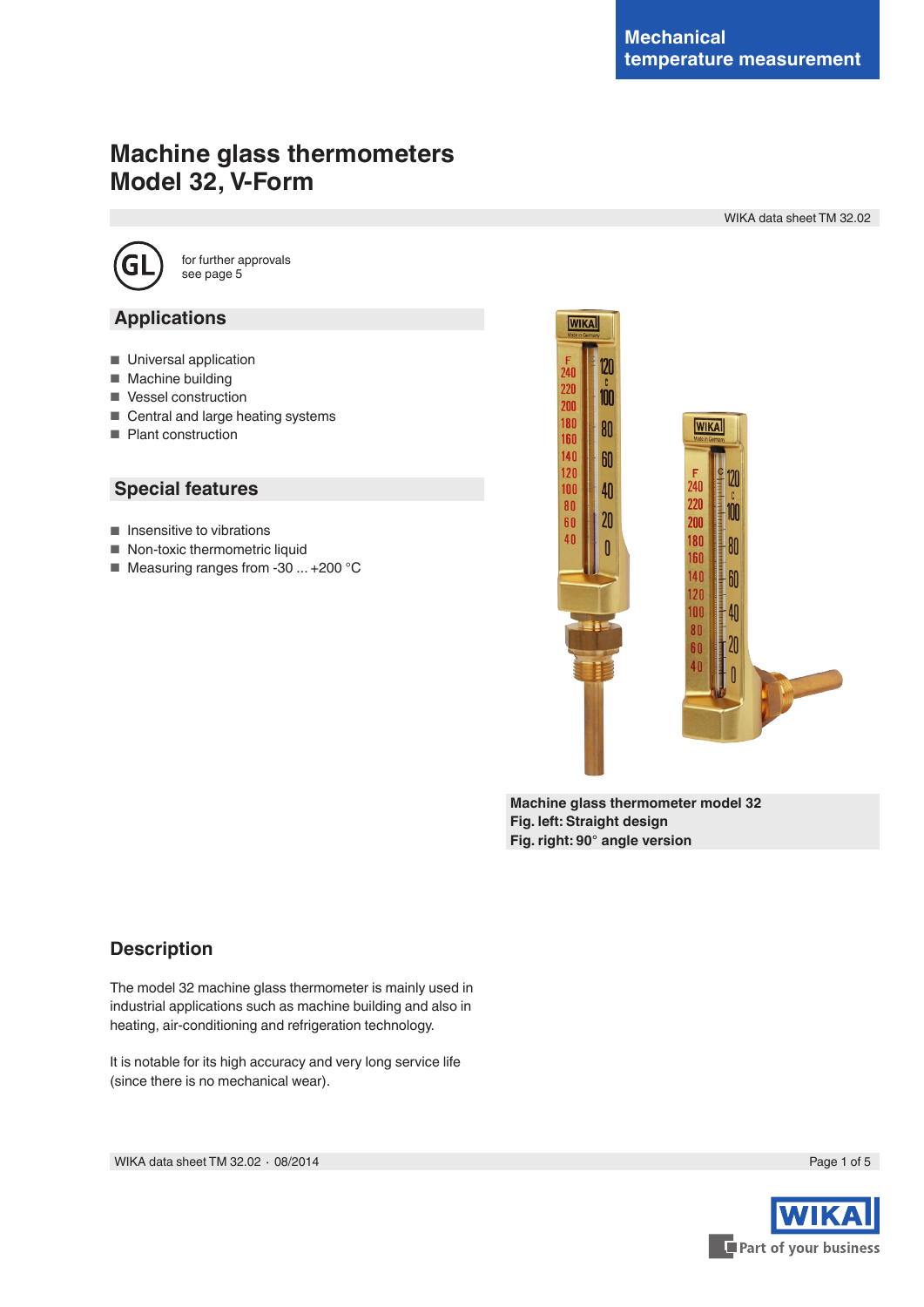### **Standard version**

**Nominal size in mm** 110, 150 and 200

**Measuring principle** Liquid expansion

**Error limit** DIN 16195

**Permissible working pressure at the stem** Max. 6 bar

**Stem** Ø 10 mm Ø 6.5 mm for NS 200 x 36 with union nut M24 x 1.5

**Case** Aluminium, brass-coloured, anodised

**Scale setting** printed with special ink, protected by anodised finish

**Thermometer glass insert** Rod shape, prismatic capillary

**Thermometric liquid** Blue, wetting

### **Nominal size 150 x 36 mm**

**Connection type** Design E, male thread

■ **Straight design per DIN 16185** 

Threaded connection - G ½ B, M20 x 1.5 (form B per DIN)

- G ¾ B, M27 x 2

Threaded connections screwed into housing Insertion length  $I_1 = 63$ , 100, 160, 250 mm Copper alloy

■ 90° angle version per DIN 16186 Threaded connection

- G ½ B, M20 x 1.5 (form S per DIN)

- G ¾ B, M27 x 2

Threaded connectors inserted into housing, removable Insertion length  $I_1 = 63$ , 100, 160, 250 mm Copper alloy

### ■ 135° angle version

Threaded connection - G ½ B, M20 x 1.5 - G ¾ B, M27 x 2 Threaded connections screwed into housing Insertion length  $I_1 = 63$ , 100, 160, 250 mm Copper alloy

### **Nominal size 110 x 30 mm**

**Connection type** Design E, male thread

■ **Straight design per DIN 16181** 

Threaded connection - G ½ B, M20 x 1.5 (form B per DIN) - G ⅜ B, M16 x 1.5 (form B1 per DIN) Threaded connections screwed into housing Insertion length  $I_1 = 30, 40, 63, 100, 160, 250$  mm Copper alloy

■ 90° angle version per DIN 16182 Threaded connection - G ½ B, M20 x 1.5 (form S per DIN) - G ⅜ B, M16 x 1.5 (form S1 per DIN) Threaded connectors inserted into housing, removable Insertion length  $I_1 = 30, 40, 63, 100, 160, 250$  mm Copper alloy

■ **135° angle version** 

Threaded connection - G ½ B, M20 x 1.5 - G ⅜ B, M16 x 1.5 Threaded connections screwed into housing Insertion length  $I_1 = 30, 40, 63, 100, 160, 250$  mm Copper alloy

### **Nominal size 200 x 36 mm**

**Connection type** Design E, male thread

■ **Straight design per DIN 16189** Threaded connection

- G ½ B, M20 x 1.5 (form B1 per DIN)

- G ¾ B, M27 x 2 (form B per DIN)

Threaded connections screwed into housing Insertion length  $I_1 = 63$ , 100, 160, 250 mm Copper alloy

■ 90° angle version per DIN 16190 Threaded connection - G ½ B, M20 x 1.5 (form S1 per DIN)

- G ¾ B, M27 x 2 (form S per DIN) Threaded connectors inserted into housing, removable Insertion length  $I_1 = 63$ , 100, 160, 250 mm Copper alloy

### ■ **135° angle version**

Threaded connection - G ½ B, M20 x 1.5 (form B1 per DIN) - G ¾ B, M27 x 2 (form B per DIN) Threaded connections screwed into housing Insertion length  $I_1 = 63$ , 100, 160, 250 mm Copper alloy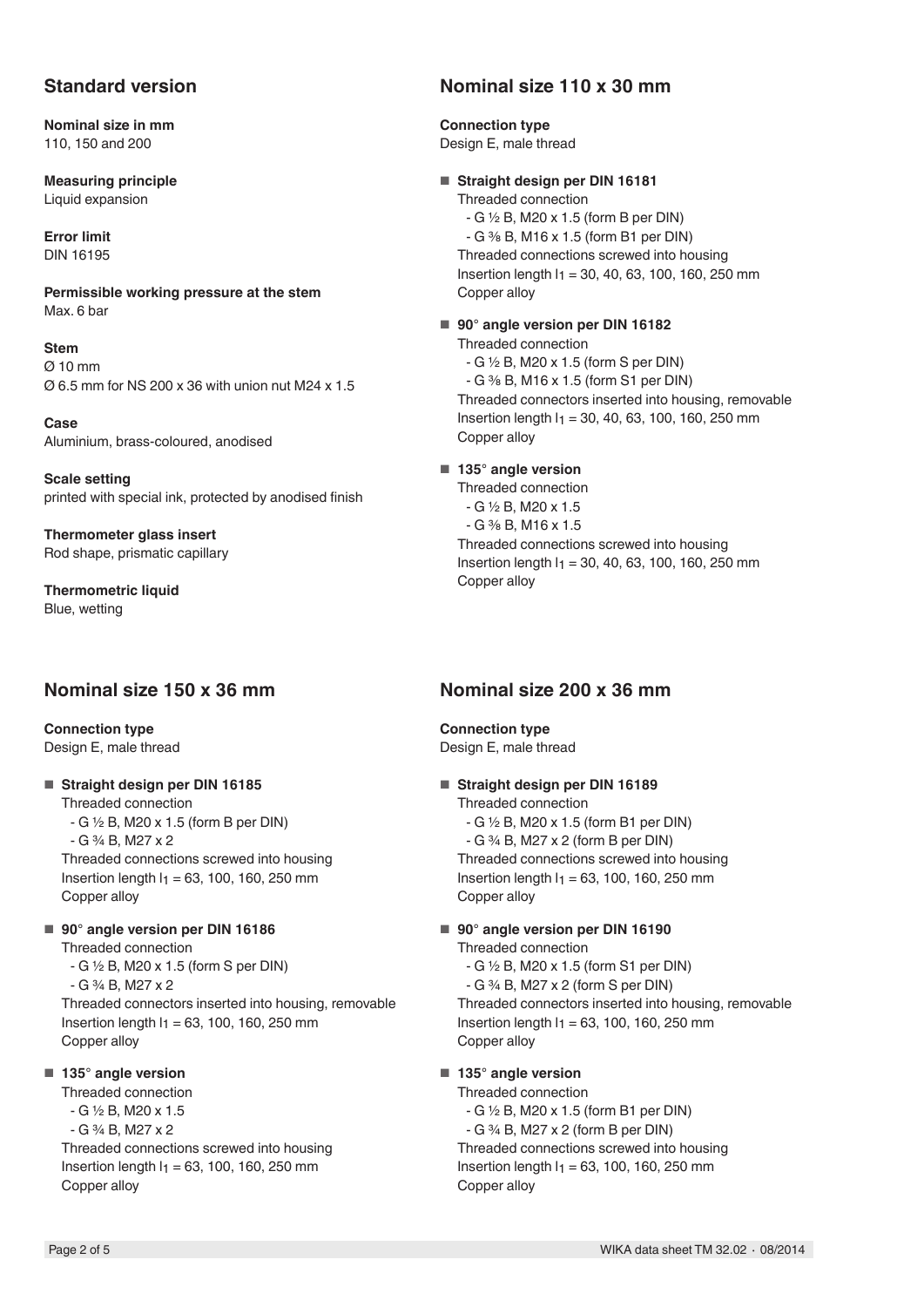#### **Scale ranges**

| <b>Nominal size</b><br>in mm | <b>Scale range</b><br>in $\mathrm{C}$ | <b>Scale spacing</b><br>in $\mathrm{C}$ | <b>Error limit</b><br>in $\mathrm{C}$ |
|------------------------------|---------------------------------------|-----------------------------------------|---------------------------------------|
| <b>NS 110</b>                | $-30+50$                              |                                         | $\overline{2}$                        |
|                              | 0 60                                  |                                         | 1.5                                   |
|                              | 0100                                  | $\overline{2}$                          | 2                                     |
|                              | 0120                                  | 2                                       | 2                                     |
|                              | 0160                                  | $\overline{4}$                          | $\overline{4}$                        |
|                              | 0200                                  | 5                                       | 5                                     |
| <b>NS 150</b>                | $-30+50$                              | 1                                       | $\overline{2}$                        |
|                              | 0 60                                  |                                         | 1.5                                   |
|                              | 0100                                  | 2                                       | 2                                     |
|                              | 0120                                  | 2                                       | 2                                     |
|                              | 0160                                  | $\overline{2}$                          | $\overline{4}$                        |
|                              | 0200                                  | 2                                       | $\overline{4}$                        |
| <b>NS 200</b>                | $-30+50$                              | 1                                       | 2                                     |
|                              | 0 60                                  |                                         | 1.5                                   |
|                              | 0100                                  |                                         | 2                                     |
|                              | 0120                                  |                                         | 2                                     |
|                              | 0160                                  | $\overline{2}$                          | $\overline{4}$                        |
|                              | 0200                                  | 2                                       | $\overline{4}$                        |

#### **Models**

| Nominal size in mm Model |        | <b>Connection location</b> | <b>DIN</b>       |  |
|--------------------------|--------|----------------------------|------------------|--|
| <b>NS 110</b>            | G 3200 | straight                   | <b>DIN 16181</b> |  |
|                          | W 3201 | $90^\circ$ angle           | <b>DIN 16182</b> |  |
|                          | W 3202 | 135° angle                 | ۰                |  |
| <b>NS 150</b>            | G 3210 | straight                   | <b>DIN 16185</b> |  |
|                          | W 3211 | $90^\circ$ angle           | <b>DIN 16186</b> |  |
|                          | W 3212 | $135^\circ$ angle          |                  |  |
| <b>NS 200</b>            | G 3220 | straight                   | <b>DIN 16189</b> |  |
|                          | W 3221 | $90^\circ$ angle           | <b>DIN 16190</b> |  |
|                          | W 3222 | 135° angle                 | <b>DIN 16191</b> |  |

# **Options (for all nominal sizes)**

- Dual scale °F/°C
- Other scale ranges
- Threaded connections from other materials
- Thermowells in accordance with DIN from copper alloy, steel, stainless steel or other materials
- Connection design (selectable): Design 3, union nut
- Variants

### **- Straight design per DIN 16189**

Union nut

- G ½, M20 x 1.5 (form C1 per DIN)
- G ¾, M27 x 2 (form C per DIN)
- M24 x 1.5 (form F per DIN)

Adapter screwed into housing, removable

Insertion length  $11$ .

- $-$  Form C1:  $I_1 = 89, 126, 186, 276, 426$  mm
- Form C: l1 = 93, 130, 190, 280, 430 mm
- $-Form F: I<sub>1</sub> = 155, 215, 275, 295, 355, 415 mm$

Union nut and copper alloy adapter, pipe st. 35

#### **- 90° angle version per DIN 16190** Union nut

- G ½, M20 x 1.5 (form C1 per DIN)
- G ¾, M27 x 2 (form C per DIN)
- M24 x 1.5 (form F per DIN)

Adapter inserted into housing, removable

#### Insertion length  $I_1$ :

- $-$  Form C1:  $I_1 = 89, 126, 186, 276, 426$  mm
- $-$  Form C:  $1_1 = 93, 130, 190, 280, 430$  mm
- $-Form F: 1<sub>1</sub> = 155, 215, 275, 295, 355, 415 mm$

Union nut and copper alloy adapter, pipe st. 35

#### **- 135° angle version per DIN 16191**

Union nut

- G ½, M20 x 1.5 (form C1 per DIN)
- G ¾, M27 x 2 (form C per DIN)

- M24 x 1.5 (form F per DIN)

Adapter screwed into housing, removable

#### Insertion length  $I_1$ :

- $-$  Form C1:  $1_1 = 89, 126, 186, 276, 426$  mm
- Form C: l1 = 93, 130, 190, 280, 430 mm
- $-Form F: 1<sub>1</sub> = 155, 215, 275, 295, 355, 415 mm$

Union nut and copper alloy adapter, pipe st. 35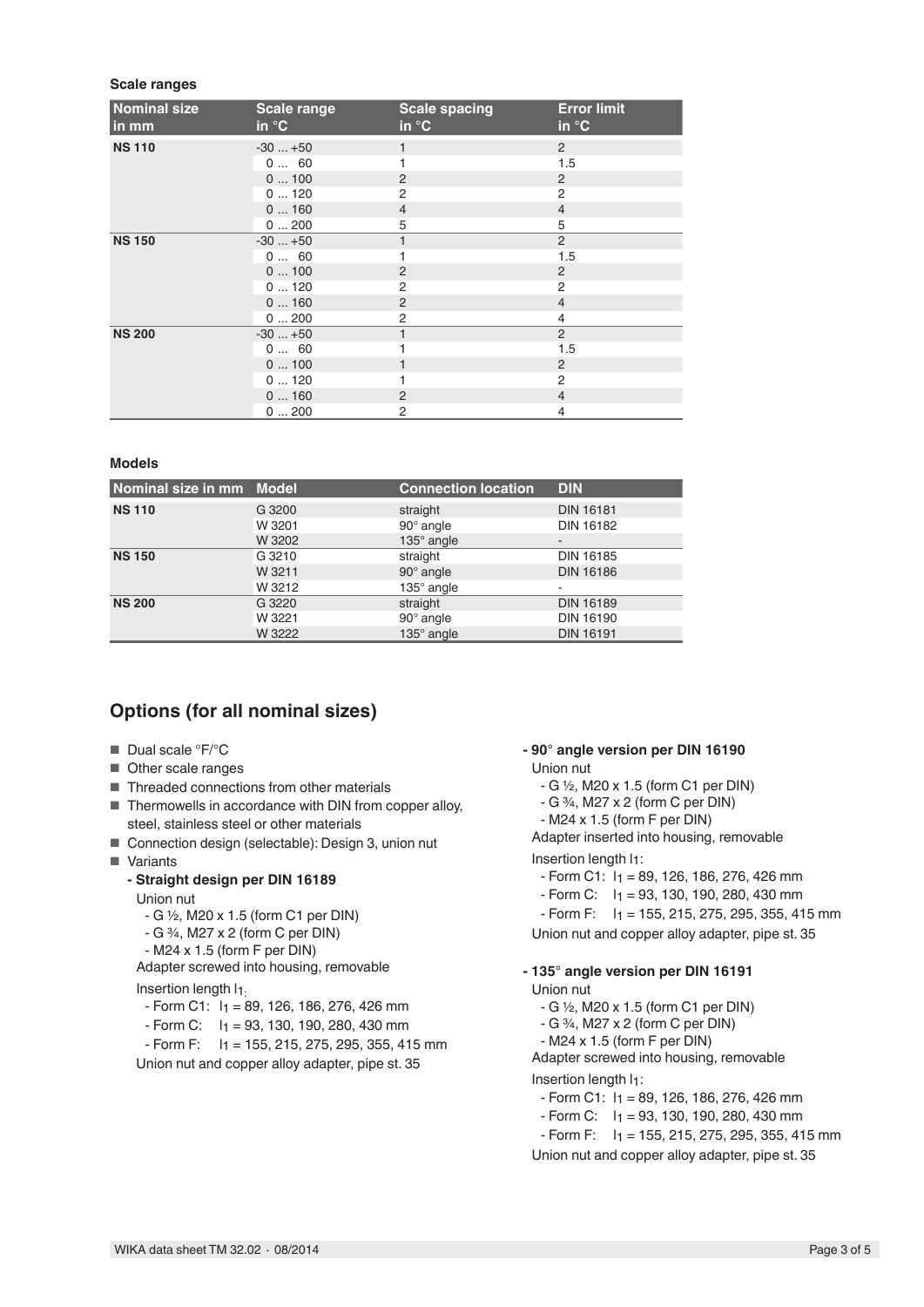# **Dimensions in mm**





Connection design 3, union nut (only with NS 200)







| N <sub>S</sub> | Dimensions in mm |                |    |     |                    |                          |                          |     | Weight |           |       |
|----------------|------------------|----------------|----|-----|--------------------|--------------------------|--------------------------|-----|--------|-----------|-------|
|                | a <sub>1</sub>   | a <sub>2</sub> | в  | Ød  | $Ø$ d <sub>1</sub> | G                        | G <sub>1</sub>           | н   | $H_1$  | <b>SW</b> | in kg |
| 110            | 44               | 20             | 30 | 10  | 22                 | $G \frac{3}{8} B$        | $\blacksquare$           | 110 | 130    | 22        | 0.25  |
|                | 44               | 20             | 30 | 10  | 21                 | $M16 \times 1.5$         | $\overline{a}$           | 110 | 130    | 22        | 0.25  |
|                | 44               | 20             | 30 | 10  | 26                 | $G\frac{1}{2}B$          | $\overline{\phantom{a}}$ | 110 | 130    | 27        | 0.25  |
|                | 44               | 20             | 30 | 10  | 25                 | M <sub>20</sub> x 1.5    | $\blacksquare$           | 110 | 130    | 27        | 0.25  |
| 150            | 46               | 21             | 36 | 10  | 26                 | $G\frac{1}{2}B$          | $\overline{\phantom{a}}$ | 150 | 170    | 27        | 0.30  |
|                | 46               | 21             | 36 | 10  | 25                 | M20 x 1.5                | $\overline{\phantom{a}}$ | 150 | 170    | 27        | 0.30  |
|                | 46               | 21             | 36 | 10  | 32                 | $G\frac{3}{4}B$          | $\overline{\phantom{a}}$ | 150 | 170    | 32        | 0.30  |
|                | 46               | 21             | 36 | 10  | 32                 | $M27 \times 2$           | $\sim$                   | 150 | 170    | 32        | 0.30  |
| 200            | 46               | 21             | 36 | 10  | 26                 | $G\frac{1}{2}B$          | $G\frac{1}{2}$           | 200 | 220    | 27        | 0.35  |
|                | 46               | 21             | 36 | 10  | 25                 | $M20 \times 1.5$         | M20 x 1.5                | 200 | 220    | 27        | 0.35  |
|                | 46               | 21             | 36 | 10  | 32                 | $G \frac{3}{4} B$        | $G\frac{3}{4}$           | 200 | 220    | 32        | 0.35  |
|                | 46               | 21             | 36 | 10  | 32                 | $M27 \times 2$           | $M27 \times 2$           | 200 | 220    | 32        | 0.35  |
|                | 46               | 21             | 36 | 6.5 | -                  | $\overline{\phantom{a}}$ | M24 x 1.5                | 200 | 220    | 32        | 0.35  |